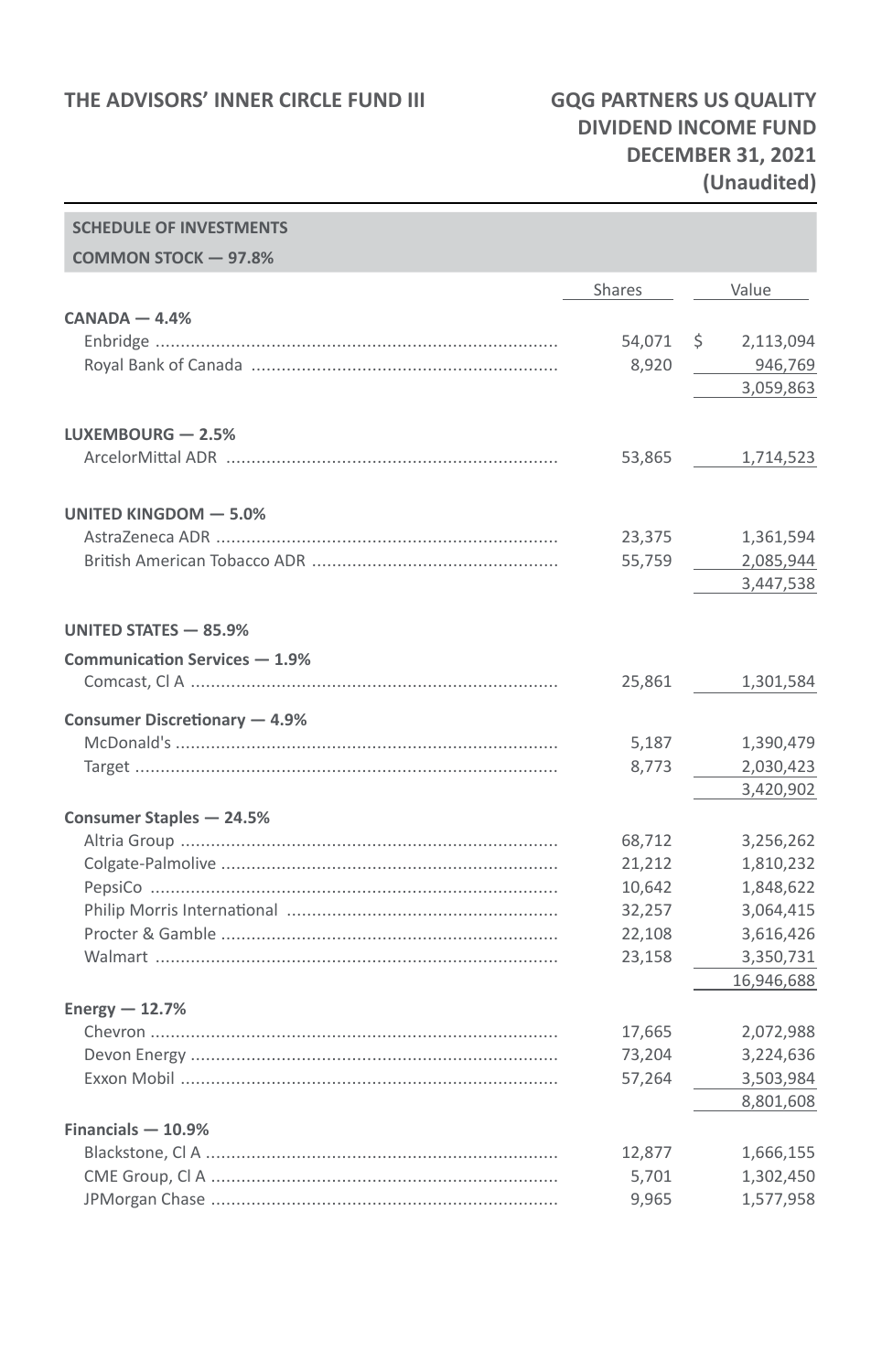### **THE ADVISORS' INNER CIRCLE FUND III GQG PARTNERS US QUALITY**

# **DIVIDEND INCOME FUND DECEMBER 31, 2021 (Unaudited)**

| <b>COMMON STOCK - continued</b>                      |        |                 |
|------------------------------------------------------|--------|-----------------|
|                                                      | Shares | Value           |
| <b>Financials (continued)</b>                        |        |                 |
|                                                      | 23,083 | \$<br>1,719,684 |
|                                                      | 13,380 | 1,313,381       |
|                                                      |        | 7,579,628       |
| Health Care $-10.2%$                                 |        |                 |
|                                                      | 10,934 | 1,480,464       |
|                                                      | 15,385 | 2,631,912       |
|                                                      | 7,593  | 581,928         |
|                                                      | 4,696  | 2,358,049       |
|                                                      |        | 7,052,353       |
| Industrials $-1.8%$                                  |        |                 |
|                                                      | 5,747  | 1,225,490       |
| Information Technology - 5.7%                        |        |                 |
|                                                      | 3,566  | 1,199,317       |
|                                                      | 8,324  | 1,522,210       |
|                                                      | 6,472  | 1,219,778       |
|                                                      |        | 3,941,305       |
| Materials - 2.9%                                     |        |                 |
|                                                      | 33,013 | 2,047,466       |
| Utilities $-10.4%$                                   |        |                 |
|                                                      | 24,164 | 2,149,871       |
|                                                      | 17,981 | 1,883,870       |
|                                                      | 27,187 | 1,768,514       |
|                                                      | 24,563 | 1,418,759       |
|                                                      |        | 7,221,014       |
|                                                      |        | 59,538,038      |
|                                                      |        |                 |
| <b>Total Common Stock</b>                            |        |                 |
|                                                      |        | 67,759,962      |
| Total Investments-97.8%                              |        |                 |
|                                                      |        | 67,759,962      |
| Percentages are based on Net Assets of \$69,285,019. |        |                 |

*ADR — American Depositary Receipt Cl — Class*